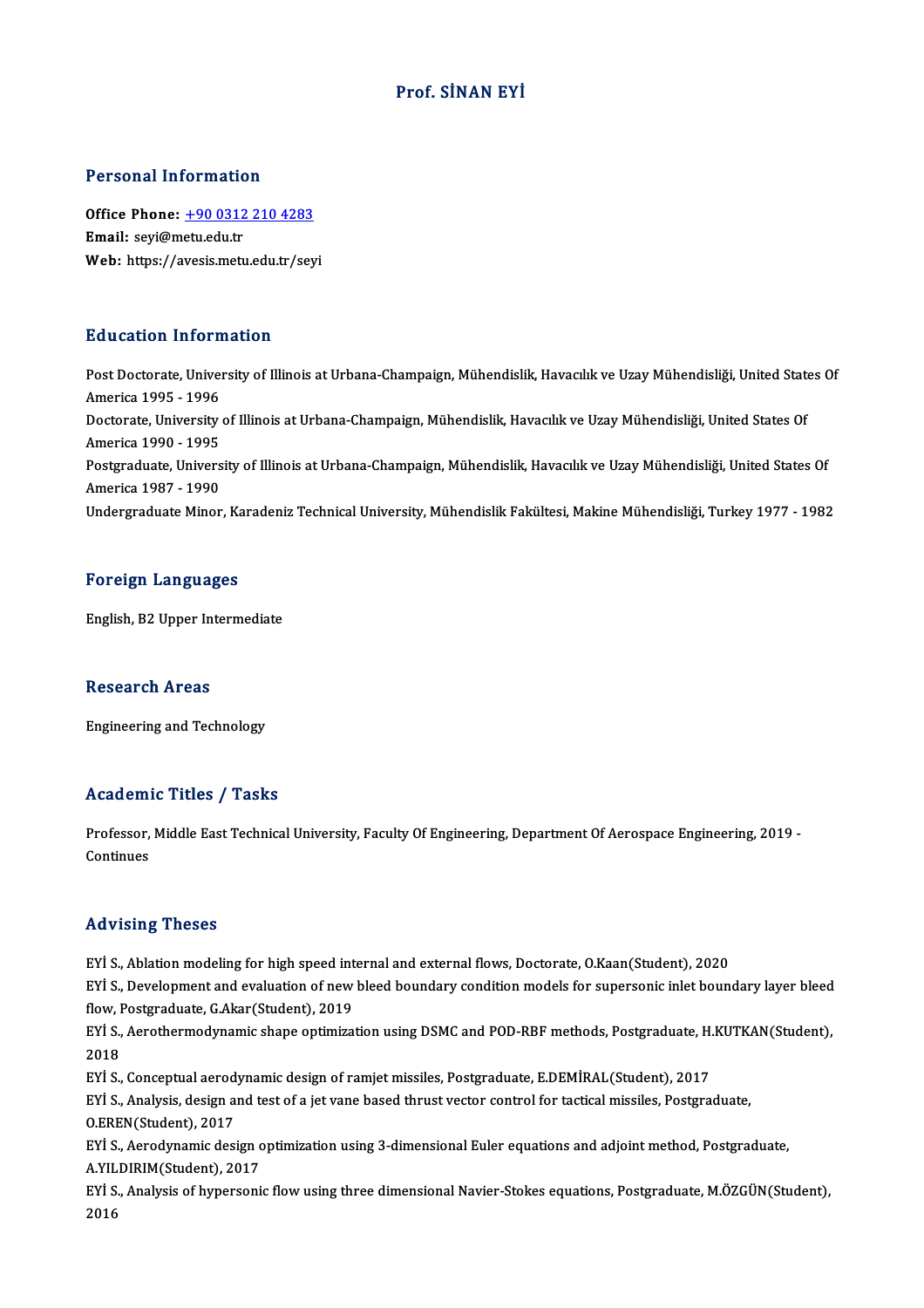EYİ S., Three dimensional reacting flow analysis of a cavity-based scramjet combustor, Postgraduate,<br>R.ROUZRAR(Student), 2016 EYİ S., Three dimensional rea<br>R.ROUZBAR(Student), 2016<br>EYİ S., Effecte of diffusion in l EYİ S., Three dimensional reacting flow analysis of a cavity-based scramjet combusto<br>R.ROUZBAR(Student), 2016<br>EYİ S., Effects of diffusion in hypersonic flow, Postgraduate, H.BERK(Student), 2016<br>EYİ S., Analysis of bynarso

R.ROUZBAR(Student), 2016<br>EYİ S., Effects of diffusion in hypersonic flow, Postgraduate, H.BERK(Student), 2016<br>EYİ S., Analysis of hypersonic flow using three dimensional navier-stokes equations, Postgraduate, M.Özgün(Stude EYI S.,<br>EYI S.,<br>2016<br>EVI S EYİ S., Analysis of hypersonic flow using three dimensional navier-stokes equations, Postg<br>2016<br>EYİ S., CFD analysis of missile shroud separation, Postgraduate, H.ERKAN(Student), 2015<br>EYİ S. Choice and development of a pre

2016<br>EYİ S., CFD analysis of missile shroud separation, Postgraduate, H.ERKAN(Student), 2015<br>EYİ S., Choice and development of a preconditioner for Newton-GMRES algorithm, Postgraduate, Y.EMRE(Student), 2015<br>EYİ S. Analysi EYİ S., CFD analysis of missile shroud separation, Postgraduate, H.ERKAN(Student), 2015<br>EYİ S., Choice and development of a preconditioner for Newton-GMRES algorithm, Postgra<br>EYİ S., Analysis of weakly ionized hypersonic f

EYİ S., Choice and development of a preconditioner for Newton-GMRES algorithm, Postgraduate, Y.EMRE(St.<br>EYİ S., Analysis of weakly ionized hypersonic flow, Postgraduate, T.PİŞKİN(Student), 2015<br>EYİ S., Performance comparis EYİ S., Analysis of weakly ionized hypersonic flow, Postgraduate, T.PİŞKİN(Student), 2015<br>EYİ S., Performance comparison of newton and Newton-GMRES methods in 3-D flow analysis, Postgraduate,<br>B.YILDIZLAR(Student), 2014 EYİ S., Performance comparison of newton and Newton-GMRES methods in 3-D flow analysis, Postgraduate,<br>B.YILDIZLAR(Student), 2014<br>EYİ S., Subsonic-transonic submerged intake design for a cruise missile, Postgraduate, O.AKMA

B.YILDIZLAR(Student), 2014<br>EYİ S., Subsonic-transonic submerged intake design for a cruise missile, Postgraduate, O.AKMAN(Student), 201<br>EYİ S., The effects of static aeroelasticity on the performance of two-dimensional con EYİ S., Subsonic-transonic submerged in<br>EYİ S., The effects of static aeroelasticity<br>Postgraduate, Ü.DÜZEL(Student), 2014<br>EYİ S. Numarical simulation of budrodu EYİ S., The effects of static aeroelasticity on the performance of two-dimensional converging diverging nozzles,<br>Postgraduate, Ü.DÜZEL(Student), 2014<br>EYİ S., Numerical simulation of hydrodynamic planar motion mechanism tes

Postgraduate, Ü.DÜZEL<br>EYİ S., Numerical simul<br>M.Can(Student), 2014<br>EYİ S. Numerical simul EYİ S., Numerical simulation of hydrodynamic planar motion mechanism test for underwater vehicles, Postgraduate,<br>M.Can(Student), 2014<br>EYİ S., Numerical simulation of hydrodynamic planar motion mechanisim test for underwate

M.Can(Student), 2014<br>EYİ S., Numerical simula<br>M.CAN(Student), 2014<br>E<sup>Vİ S.</sup>, Perfomanas anal EYİ S., Numerical simulation of hydrodynamic planar motion mechanisim test for underwater vehicles, Postgraduate,<br>M.CAN(Student), 2014<br>EYİ S., Perfomance analyses of newton method for multi-block structured grids, Postgrad

M.CAN(Student), 2014<br>EYİ S., Perfomance analyses of newton method for multi-block structured grids, Postgraduate, E.AYAN(Student), 2011<br>EYİ S., Performance analyses of newton method for multi-block structured grids, Postgr EYİ S., Perfomance analyses of newton method for multi-block structured grids, Postgraduate, E.AYAN(Student), 2011<br>EYİ S., Performance analyses of newton method for multi-block structured grids, Postgraduate, E.Ayan(Studen EYİ S., Performance analyses of newton method for multi-block<br>EYİ S., Free flexural (or bending) vibrations analysis of certain<br>vehicle structures, Postgraduate, J.JAVANSHİR(Student), 2009<br>EYİ S. Sonsitivity analysis using EYİ S., Free flexural (or bending) vibrations analysis of certain groups of stiffened composite plates or panels-In flight<br>vehicle structures, Postgraduate, J.JAVANSHİR(Student), 2009<br>EYİ S., Sensitivity analysis using fin vehicle structures, Postgraduate, J.JAVANSHİR(Student), 2009<br>EYİ S., Sensitivity analysis using finite difference and analytical jacobians, Postgraduate, A.ALPER(Student), 2009<br>EYİ S., Accuracy and efficiency in finite dif

EYİ S., Sensitivity analysis using finite difference and analytical jacobians, Postgraduate, A.ALPER(Student)<br>EYİ S., Accuracy and efficiency in finite difference sensitivity calculations, Postgraduate, M.ÖZHAMAM(!<br>EYİ S., EYİ S., Accuracy and efficienc<br>EYİ S., Accuracy and efficienc<br>M.Özhamam(Student), 2007<br>EYİ S. Parallal naviar stakse

EYİ S., Accuracy and efficiency improvements in finite difference sensitivity calculations, Postgraduate,<br>M.Özhamam(Student), 2007<br>EYİ S., Parallel navier stokes solutions of low aspect ratio rectangular flat wings in comp M.Özhamam(Student), 2007<br>EYİ S., Parallel navier stokes<br>G.DURMUŞ(Student), 2004<br>EYİ S. Parallel navier stakes

EYİ S., Parallel navier stokes solutions of low aspect ratio rectangular flat wings in compressible, Doctorate,<br>G.DURMUŞ(Student), 2004<br>EYİ S., Parallel navier stokes solutions of low aspect ratio rectangular flat wings in G.DURMUŞ(Student), 2004<br>EYİ S., Parallel navier stoke<br>G.Durmuş(Student), 2004<br>EYİ S., Effect of the lagebial EYİ S., Parallel navier stokes solutions of low aspect ratio rectangular flat wings in compressible flow, Doctorate,<br>G.Durmuş(Student), 2004<br>EYİ S., Effect of the Jacobian evaluation on direct solutions of the Euler equati

G.Durmuş(Student), 2004<br>EYİ S., Effect of the Jacobian evaluation on direct solutions of the Euler equations, Postgraduate, Ö.ONUR(Student), 200<br>EYİ S., Effect of the Jacobian evalution on direct solutions of the Euler equ EYİ S., Effect of the Jacobian evaluation on direct solutions of the Euler equations, Postgraduate, Ö.ONUR(Student), 2<br>EYİ S., Effect of the Jacobian evalution on direct solutions of the Euler equations, Postgraduate, Ö.On EYİ S., Effect of the Jacob<br>ÇIRAY C., EYİ S., A trial fo<br>S.Kilerci(Student), 2000<br>EYİ S. Sonsitivity analyai CIRAY C., EYİ S., A trial for new turbulence model for low reynolds number turbulent boundary layer, Postgraduat<br>S.Kilerci(Student), 2000<br>EYİ S., Sensitivity analysis in turbomachinery cascade design optimization, Postgrad

S.Kilerci(Student), 2000<br>EYİ S., Sensitivity analysis in turbomachinery cascade design optimization, Postgraduate, İ.ERGÜN(Student), 2<br>EYİ S., A Trial for a new turbulence model for low reynolds number turbulent boundary l EYİ S., Sensitivity analysis i<br>EYİ S., A Trial for a new tur<br>S.KİLERCİ(Student), 2000<br>E<sup>Vİ S.</sup> Performange evalue EYİ S., A Trial for a new turbulence model for low reynolds number turbulent boundary layer, Postgraduate,<br>S.KİLERCİ(Student), 2000<br>EYİ S., Performance evaluation and improvements of inverse compressor cascade design, Post

B.KAPLAN(Student),2000

# B.KAPLAN(Student), 2000<br>Articles Published in Journals That Entered SCI, SSCI and AHCI Indexes

- rticles Published in Journals That Entered SCI, SSCI and AHCI<br>I. Ablation Analyses of Optimized Nose Tips for Hypersonic Vehicles<br>Opav O.K., Evi S I. Ablation Analyses of Optimized Nose Tips for Hypersonic Vehicles<br>Onay O.K., EYİ S. Ablation Analyses of Optimized Nose Tips for Hypersonic Vehicles<br>Onay O. K. , EYİ S.<br>JOURNAL OF THERMOPHYSICS AND HEAT TRANSFER, vol.34, no.1, pp.78-89, 2020 (Journal Indexed in SCI)<br>Shane Ontimization of Beentry Vehicles Onay O. K., EYİ S.<br>JOURNAL OF THERMOPHYSICS AND HEAT TRANSFER, vol.34, no.1, pp.78-8<br>II. Shape Optimization of Reentry Vehicles to Minimize Heat Loading<br>Evi S. Hongwist K. M. Boyd J. D.
- **JOURNAL OF THERMOPHYSICS /<br>Shape Optimization of Reent**<br>Eyi S., Hanquist K. M. , Boyd I. D.<br>JOUPNAL OF THEPMOPHYSICS *(* Shape Optimization of Reentry Vehicles to Minimize Heat Loading<br>Eyi S., Hanquist K. M. , Boyd I. D.<br>JOURNAL OF THERMOPHYSICS AND HEAT TRANSFER, vol.33, no.3, pp.785-796, 2019 (Journal Indexed in SCI)<br>Aerathermedunamia Desi
- Eyi S., Hanquist K. M. , Boyd I. D.<br>JOURNAL OF THERMOPHYSICS AND HEAT TRANSFER, vol.33, no.3, pp.78!<br>III. Aerothermodynamic Design Optimization of Hypersonic Vehicles<br>Eyi S., Hanquist K. M. , Boyd I. D. **JOURNAL OF THERMOPHYSICS /<br>Aerothermodynamic Design<br>Eyi S., Hanquist K. M. , Boyd I. D.**<br>JOUPNAL OF THEPMOPHYSICS / JOURNAL OF THERMOPHYSICS AND HEAT TRANSFER, vol.33, no.2, pp.392-406, 2019 (Journal Indexed in SCI)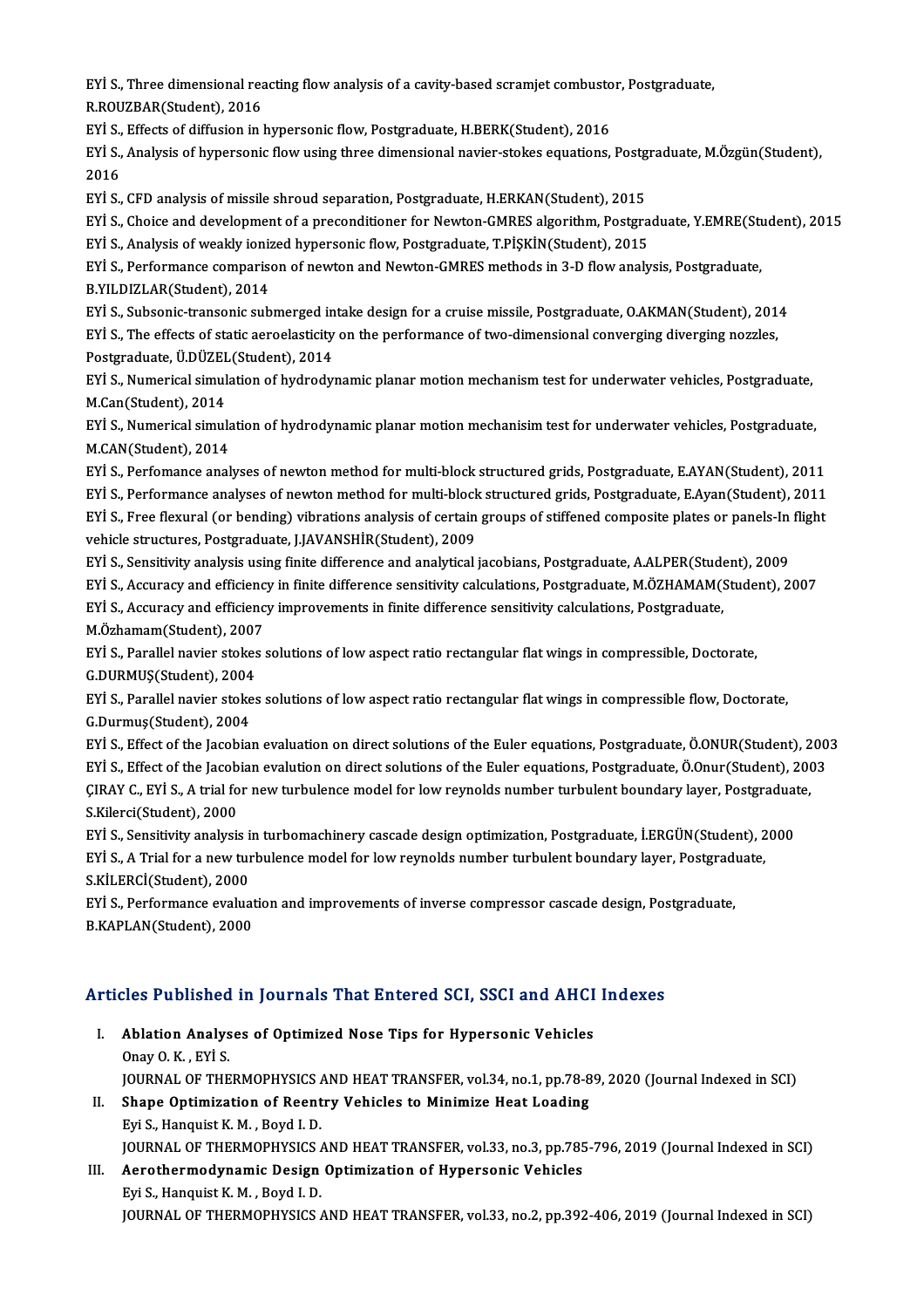| IV.   | Reacting flow analysis of a cavity-based scramjet combustor using a Jacobian-free Newton-Krylov                                              |
|-------|----------------------------------------------------------------------------------------------------------------------------------------------|
|       | method                                                                                                                                       |
|       | Rouzbar R., EYİ S.                                                                                                                           |
|       | AERONAUTICAL JOURNAL, vol.122, no.1258, pp.1884-1915, 2018 (Journal Indexed in SCI)                                                          |
| V.    | Aerothermodynamic shape optimization of hypersonic blunt bodies                                                                              |
|       | EYİ S., Yumusak M.                                                                                                                           |
|       | ENGINEERING OPTIMIZATION, vol.47, no.7, pp.909-926, 2015 (Journal Indexed in SCI)                                                            |
| VI.   | Convergence Error and Higher-Order Sensitivity Estimations                                                                                   |
|       | Eyi S.                                                                                                                                       |
|       | AIAA JOURNAL, vol 50, no 10, pp.2219-2234, 2012 (Journal Indexed in SCI)                                                                     |
| VII.  | Design optimization of rocket nozzles in chemically reacting flows                                                                           |
|       | Yumusak M., EYİ S.                                                                                                                           |
| VIII. | COMPUTERS & FLUIDS, vol.65, pp.25-34, 2012 (Journal Indexed in SCI)<br>Effects of sensitivity derivatives on aerodynamic design optimization |
|       | Eyi S                                                                                                                                        |
|       | Inverse Problems In Science And Engineering, vol.2, no.1996, pp.213-235, 2007 (Journal Indexed in SCI)                                       |
| IX.   | Effects of the Jacobian evaluation on Newton's solution of the Euler equations                                                               |
|       | Onur O, Eyi S                                                                                                                                |
|       | INTERNATIONAL JOURNAL FOR NUMERICAL METHODS IN FLUIDS, vol.49, no.2, pp.211-231, 2005 (Journal                                               |
|       | Indexed in SCI)                                                                                                                              |
| Х.    | Inverse airfoil design using the Navier Stokes equations                                                                                     |
|       | Eyi S, Lee K                                                                                                                                 |
|       | ENGINEERING OPTIMIZATION, vol.28, no.4, pp.245-262, 1997 (Journal Indexed in SCI)                                                            |
| XI.   | High-lift design optimization using Navier-Stokes equations                                                                                  |
|       | Eyi S, Lee K, Rogers S, Kwak D.                                                                                                              |
|       | JOURNAL OF AIRCRAFT, vol.33, no.3, pp.499-504, 1996 (Journal Indexed in SCI)                                                                 |
| XII.  | AIRFOIL DESIGN OPTIMIZATION USING THE NAVIER-STOKES EQUATIONS                                                                                |
|       | EYI S, HAGER J, LEE K.                                                                                                                       |
|       | JOURNAL OF OPTIMIZATION THEORY AND APPLICATIONS, vol.83, no.3, pp.447-461, 1994 (Journal Indexed in SCI)                                     |
| XIII. | 2-POINT TRANSONIC AIRFOIL DESIGN USING OPTIMIZATION FOR IMPROVED OFF-DESIGN                                                                  |
|       | <b>PERFORMANCE</b>                                                                                                                           |
|       | HAGER J., EYI S., LEE K.                                                                                                                     |
|       | JOURNAL OF AIRCRAFT, vol.31, no.5, pp.1143-1147, 1994 (Journal Indexed in SCI)                                                               |
| XIV.  | TRANSONIC AIRFOIL DESIGN BY CONSTRAINED OPTIMIZATION                                                                                         |
|       | LEE K, EYI S.                                                                                                                                |
|       | JOURNAL OF AIRCRAFT, vol.30, no.6, pp.805-806, 1993 (Journal Indexed in SCI)                                                                 |
| XV.   | AERODYNAMIC DESIGN VIA OPTIMIZATION                                                                                                          |
|       | LEE K, EYI S.                                                                                                                                |
|       | JOURNAL OF AIRCRAFT, vol.29, no.6, pp.1012-1019, 1992 (Journal Indexed in SCI)                                                               |
|       |                                                                                                                                              |

#### Articles Published in Other Journals

Tticles Published in Other Journals<br>I. – ATMOSFERİK GEÇİŞ YAPAN ARAÇ ETRAFINDA NAVIER-STOKESDENKLEMLERİ İLE ÜÇ BOYUTLU<br>HİPERSONİK AKIŞ ANALIZI HEB'T ABHBIRGA'IN OLIRET'Y<br>ATMOSFERİK GEÇİŞ YAPAN<br>HİPERSONİK AKIŞ ANALİZİ ATMOSFERİK<br>HİPERSONİK A<br>Özgün M., EYİ S.<br>Havasılık ve Uza HİPERSONİK AKIŞ ANALİZİ<br>Özgün M., EYİ S.<br>Havacılık ve Uzay Teknolojileri Dergisi, vol.7, pp.71-77, 2014 (Other Refereed National Journals)

#### Refereed Congress / Symposium Publications in Proceedings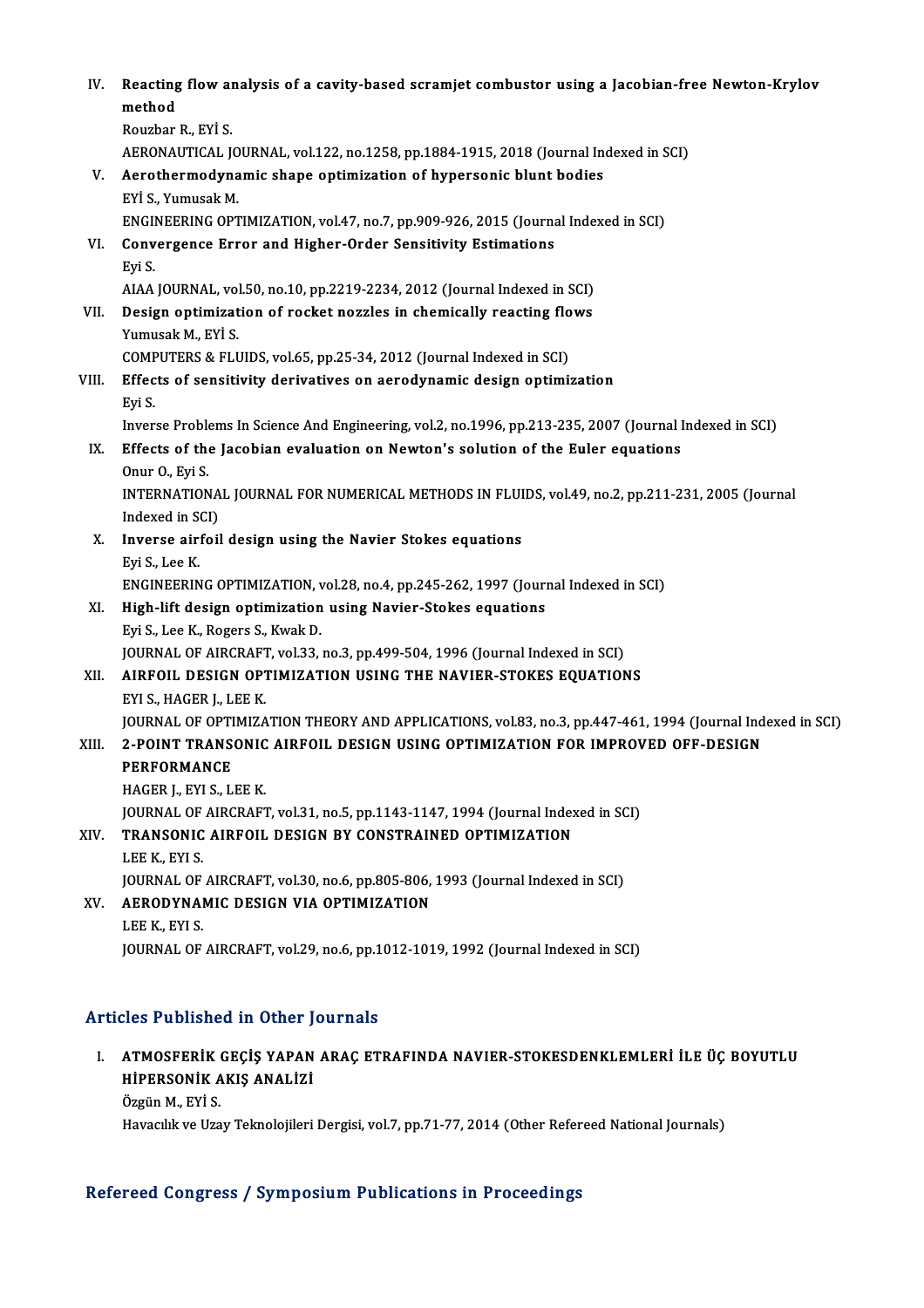| L.    | Computational modelling and analysis of porous bleed holes at supersonic speeds<br>Akar G, EYI S                      |
|-------|-----------------------------------------------------------------------------------------------------------------------|
|       | AIAA Propulsion and Energy 2020 Forum, Virtual, Online, 24 - 28 August 2020, pp.1-10                                  |
| Н.    | Comparison of Fully Coupled and DecoupledModeling Results of Graphite Ablation In Hypersonic<br>Flows                 |
|       | Onay O, EYI S                                                                                                         |
|       | 10th Ankara International Aerospace Conference, Ankara, Turkey, 18 - 20 September 2019, vol.10                        |
| III.  | Integrated Shap Optimization of RAE-M2129 Inlet for Aerodynamic Performance and Reduced Radar<br><b>Cross Section</b> |
|       | Unlu T., Atasoy M., Dincer E., EYİ S.                                                                                 |
|       | 10th Ankara International AerospaceConference, Ankara, Turkey, 18 - 20 September 2019, vol.10                         |
| IV.   | Shape Optimization of Reentry Vehicles to Minimize Heat Loading                                                       |
|       | EYİ S., Hanquist K. M., Boyd I. D.                                                                                    |
|       | 2019 AIAA Scitech Forum, San Diego, CA USA, 7 - 11 January 2019, vol.2019                                             |
| V.    | Gözenekli Tahliye Sistemlerinin Ses-üstü Hızlarda Hesaplamalı Akışkanlar Dinamiği ile Analizleri                      |
|       | Akar G, EYİ S                                                                                                         |
|       | VII. Ulusal Havacılık Ve Uzay Konferansı, Turkey, 12 - 14 September 2018, vol.2018                                    |
| VI.   | Aerothermodynamic Shape Optimization of Reentry Capsules Using DSMC and POD Methods<br>Kutkan H., EYİ S.              |
|       | 10th NTERNATIONAL CONFERENCE ON COMPUTATIONAL FLUID DYNAMICS, 9 - 13 July 2018, vol.10                                |
| VII.  | Aerothermodynamic Shape Optimization of Reentry Capsule                                                               |
|       | Kutkan H., EYİ S.                                                                                                     |
|       | 2018 Joint Thermophysics and Heat Transfer Conference, Atlanta, Georgia, 25 - 29 June 2018, vol.2018                  |
| VIII. | CFD Analyses of Hypersonic Flow Regimes with Stephan-Maxwell Diffusion Equation                                       |
|       | Gür B, EYİ S                                                                                                          |
|       | 2018 Fluid Dynamics Conference, Atlanta, Georgia, 25 - 29 June 2018, vol.2018                                         |
| IX.   | Transient Thermochemical Erosion Modeling for Solid Propellant Rocket Motor Nozzles Including                         |
|       | the Effect of Shape Change and Anisotropy                                                                             |
|       | Onav O., EYİ S.                                                                                                       |
|       | 2018 Fluid Dynamics Conference, Atlanta, Georgia, 25 - 29 June 2018, vol.2018                                         |
| Х.    | Multi Block and Parallel Computations of Rotor Fan Using Three Dimensional Euler Equations<br>Özmen E., EYİ S.        |
|       | 2018 Fluid Dynamics Conference, Atlanta, Georgia, 25 - 29 June 2018, vol.2018                                         |
| XI.   | Aerothermodynamic Design Optimization of Hypersonic Vehicles                                                          |
|       | EYİ S., Hanquist K. M., Boyd I. D.                                                                                    |
|       | 2018 Multidisciplinary Analysis and Optimization Conference, Atlanta, Georgia, 25 - 29 June 2018, vol.2018            |
| XII.  | CFD Analysis of Diffusion Phenomena in Hypersonic Flow Regimes                                                        |
|       | Gür B, EYİ S.                                                                                                         |
|       | 26th Annual Conference of the Computational Fluid Dynamics Society of Canada Winnipeg, 10 - 12 June 2018,<br>vol 26   |
| XIII. | Simulations of hypersonic flow regions with Fick's law of diffusion with addition of different                        |
|       | diffusivity models                                                                                                    |
|       | Gur H B , EYİ S                                                                                                       |
|       | AIAA Aerospace Sciences Meeting, 2018, Florida, United States Of America, 8 - 12 January 2018                         |
| XIV.  | Diffusion Models Implementation in Hypersonic Flow Regimes                                                            |
|       | Gür B, EYİ S                                                                                                          |
|       | 9th Ankara International Aerospace Conference, 20 - 22 September 2017, vol.2017                                       |
| XV.   | Analysis of effects of different diffusion models in hypersonic flow regimes                                          |
|       | Gur H B , EYİ S                                                                                                       |
|       | 8th AIAA Theoretical Fluid Mechanics Conference, 2017, Colorado, United States Of America, 5 - 09 June 2017           |
| XVI.  | Aerodynamic optimization of wing-body configuration using discrete adjoint method                                     |
|       |                                                                                                                       |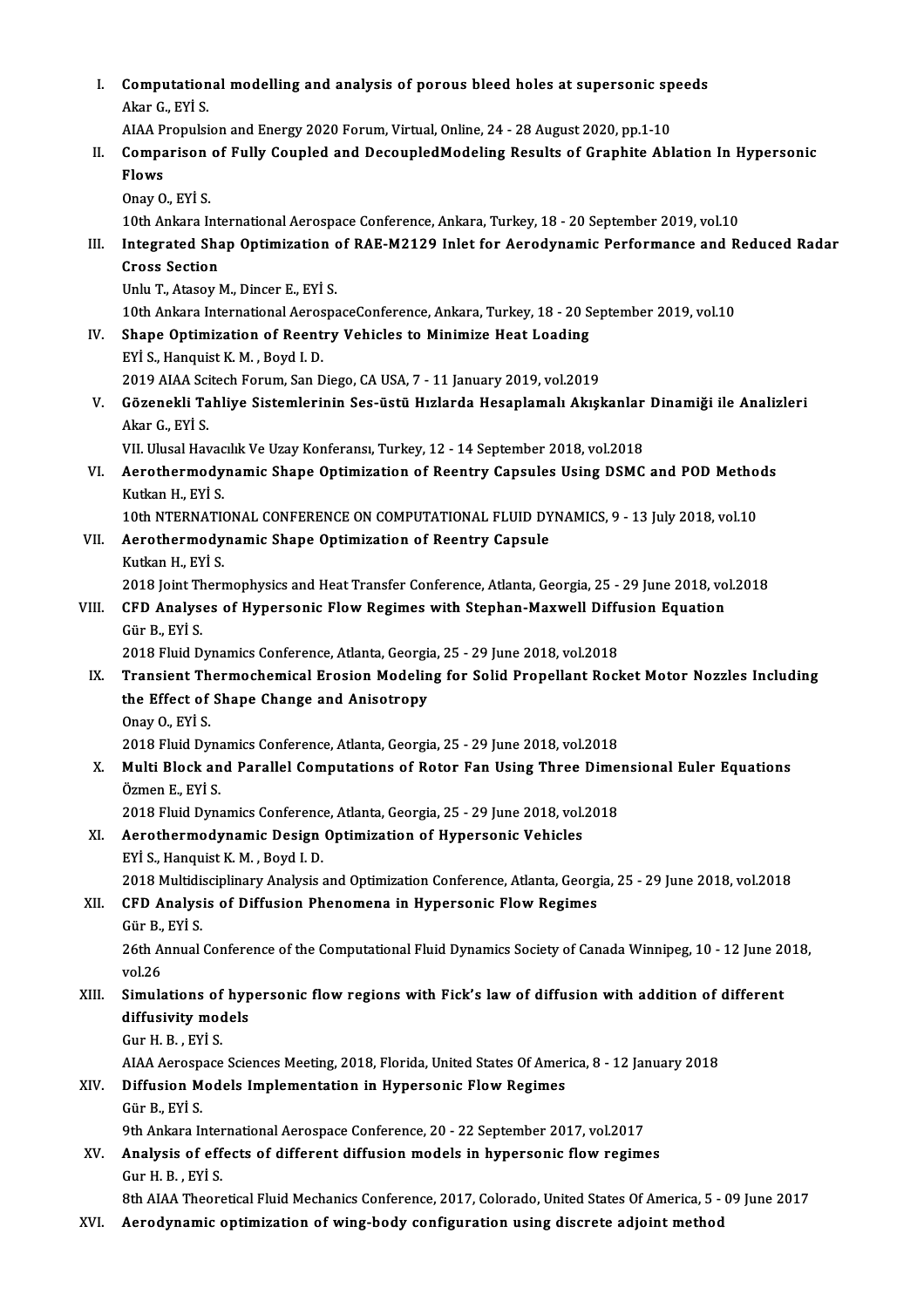YILDIRIMA.,EYİ S.

35thAIAAAppliedAerodynamicsConference,2017,Colorado,United StatesOfAmerica,5 -09 June 2017 YILDIRIM A., EYİ S.<br>35th AIAA Applied Aerodynamics Conference, 2017, Colorado, United States Of America, 5 - 09 June 2<br>XVII. Three Dimensional Design Optimization Using Adjoint Method with Newton Krylov Solver<br>Viduum A 35th AIAA Applie<br>Three Dimensic<br>Yıldırım A., EYİ S.<br>E2nd AIAA (SAE ( Three Dimensional Design Optimization Using Adjoint Method with Newton Krylov Solv<br>S2nd AIAA/SAE/ASEE Joint Propulsion Conference, Salt Lake City, UT, 25 - 27 July 2016, vol.2016<br>Seramiet Combustar Flaw Analysis Heing Coun Yıldırım A., EYİ S.<br>52nd AIAA/SAE/ASEE Joint Propulsion Conference, Salt Lake City, UT, 25 - 27 July 2016, vol.2016<br>XVIII. Scramjet Combustor Flow Analysis Using Coupled Navier-Stokes and Finite Rate Chemical Equations

# 52nd AIAA/SAE/ASEE Joint Propulsion Conference, Salt Lake City, UT, 25 - 27 July 2016, vol.2016<br>Scramjet Combustor Flow Analysis Using Coupled Navier-Stokes and Finite Rate Chem<br>Rouzbar R., EYİ S.<br>46th AIAA Fluid Dynamics Scramjet Combustor Flow Analysis Using Coupled Navier-Stokes and Finite Ra<br>Rouzbar R., EYİ S.<br>46th AIAA Fluid Dynamics Conference, Washington, Kiribati, 13 - 17 July 2016, vol.2016<br>Adjoint Shane Ontimization of Hynansonic

# Rouzbar R., EYİ S.<br>46th AIAA Fluid Dynamics Conference, Washington, Kiribati, 13 - 17 July 2016, vol.2016<br>XIX. Adjoint Shape Optimization of Hypersonic Blunt BodiesIncluding the Effect of Graphite Ablation<br>Onay O. EVİ 46th AIAA Flui<br>Adjoint Shap<br>Onay O., EYİ S.<br>Ninth Internat Adjoint Shape Optimization of Hypersonic Blunt BodiesIncluding the Effect of Graphite A<br>Onay O., EYİ S.<br>Ninth International Conference onComputational Fluid Dynamics (ICCFD9), 11 - 15 July 2016, vol.9<br>Three Dimensional Hyp

# Onay O., EYİ S.<br>Ninth International Conference onComputational Fluid Dynamics (ICCFD9), 11 - 15 July 2016, vol.9<br>XX. Three Dimensional Hypersonic Flow Analysis Around a Reentry Vehicle Using Navier-Stokes<br>Fountions Ninth International Conference onComputational Fluid Dynamics (ICCFD9), 11 - 15 July 2016, vol.9<br>Three Dimensional Hypersonic Flow Analysis Around a Reentry Vehicle Using Navier-St<br>Equations<br>Özgün M., EYİ S. Three Dimens<br>Equations<br>Özgün M., EYİ S.<br><sup>Ninth</sup> Internatio

Equations<br>Özgün M., EYİ S.<br>Ninth International Conference on Computational Fluid Dynamics (ICCFD9), 11 - 15 July 2016, vol.9<br>Three Dimensional Desisn Ontimisation Heins Adjoint Method. Özgün M., EYİ S.<br>Ninth International Conference on Computational Fluid Dynamics (ICC)<br>XXI. Three Dimensional Design Optimization Using Adjoint Method<br>Viduum A. EVİ S

# Ninth Internation<br>Three Dimensic<br>Yıldırım A., EYİ S.<br>24th ALAA Annlie Three Dimensional Design Optimization Using Adjoint Method<br>1990 - Yıldırım A., EYİ S.<br>34th AIAA Applied Aerodynamics Conference, Washington, Kiribati, 13 - 17 June 2016, vol.2016

# Yıldırım A., EYİ S.<br>34th AIAA Applied Aerodynamics Conference, Washington, Kirib<br>XXII. Convergence Acceleration Based on Eigenvalue Analysis<br>EVİ S 34th A<br>Convert<br>EYİ S. Convergence Acceleration Based on Eigenvalue Analysis<br>EYİ S.<br>46th AIAA Fluid Dynamics Conference, Washington, Kiribati, 13 - 17 June 2016, vol.2016<br>Modelling Thermoshemisel Nenegyilibrium during Atmospheris Be Entry

## EYİ S.<br>46th AIAA Fluid Dynamics Conference, Washington, Kiribati, 13 - 17 June 2016, vol.<br>XXIII. Modelling Thermochemical Nonequilibrium during Atmospheric Re-Entry<br>Pişkin T., EYİ S. 46th AIAA Fluid<br>Modelling The<br>Pişkin T., EYİ S.<br>51st AIAA (SAE Modelling Thermochemical Nonequilibrium during Atmospheric Re-Entry<br>Pişkin T., EYİ S.<br>51st AIAA/SAE/ASEE Joint Propulsion Conference, Orlando, FL, 27 August - 27 September 2015, vol.2015<br>Hynorgania Elow Anglysis of Be entr

# Pişkin T., EYİ S.<br>51st AIAA/SAE/ASEE Joint Propulsion Conference, Orlando, FL, 27 August - 27 September 2015, vol.2015<br>XXIV. Hypersonic Flow Analysis of Re-entry Vehicles Using Three Dimensional Navier-Stokes Equations 51st AIAA/SAE/<br>Hypersonic Fl<br>Özgün M., EYİ S.<br>12th Internation Hypersonic Flow Analysis of Re-entry Vehicles Using Three Dimensional Navier-Stokes Equations<br>Özgün M., EYİ S.<br>13th International Energy Conversion Engineering Conference, Orlando, FL, 27 July 2105 - 29 July 2015, vol.2015

# Özgün M., EYİ S.<br>13th International Energy Conversion Engineering Conference, (<br>XXV. Implicit Solution of One-Dimensional Transient Ablation<br>2003Y. O. EVİ S 13th Internation<br>Implicit Solu<br>Onay O., EYİ S.<br>12th Internatio

Implicit Solution of One-Dimensional Transient Ablation<br>Onay O., EYİ S.<br>13th International Energy Conversion Engineering Conference, Orlando, FL, 27 July 2105 - 29 July 2015, vol.2015<br>Diffusion Effect on Hunorsonis Elevy H Onay O., EYİ S.<br>13th International Energy Conversion Engineering Conference<br>XXVI. Diffusion Effect on Hypersonic Flow Using Fick's Law

# 13th Internat<br>Diffusion Ef<br>Gür B., EYİ S.<br>12th Internat Diffusion Effect on Hypersonic Flow Using Fick's Law<br>Gür B., EYİ S.<br>13th International Energy Conversion Engineering Conference, Orlando, FL, 27 - 20 July 2015, vol.2015<br>Simulations of Ethylone and Hydnogen Combustions in

## Gür B., EYİ S.<br>13th International Energy Conversion Engineering Conference, Orlando, FL, 27 - 20 Ju<br>XXVII. Simulations of Ethylene and Hydrogen Combustions in Scramjet Combustor<br>Rouzbar R., EYİ S. 13th International<br>Simulations of E<br>Rouzbar R., EYİ S. Simulations of Ethylene and Hydrogen Combustions in Scramjet Combustor<br>Rouzbar R., EYİ S.<br>51st AIAA/SAE/ASEE Joint Propulsion Conference, Orlando, FL, 27 July 2105 - 29 July 2015, vol.2015<br>Convergence Asselention Heing Con

# Rouzbar R., EYİ S.<br>51st AIAA/SAE/ASEE Joint Propulsion Conference, Orlando, FL, 27 July 2<br>XXVIII. Convergence Acceleration Using Convergence Error Estimation<br>ryi s 51st A<br>Conver<br>EYİ S. Convergence Acceleration Using Convergence Error Estimation<br>EYİ S.<br>22nd AIAA Computational Fluid Dynamics Conference, Dallas, TX, 22 - 26 June 2015, vol.2015<br>Three Dimensional Elew Analysis of a Covity Based Seremiet Combu

# EYİ S.<br>22nd AIAA Computational Fluid Dynamics Conference, Dallas, TX, 22 - 26 June 201<br>XXIX. Three Dimensional Flow Analysis of a Cavity-Based Scramjet Combustor<br>Rouzbar R., EYİ S.

# 22nd AIAA Compl<br>**Three Dimensio<br>Rouzbar R., EYİ S.**<br>22nd AIAA Compl

Three Dimensional Flow Analysis of a Cavity-Based Scramjet Combustor<br>Rouzbar R., EYİ S.<br>22nd AIAA Computational Fluid Dynamics Conference, Dallas, TX, 22 June 2105 - 26 June 2015, vol.2015<br>Analysis of Hymorsonis Norgles wi

### Rouzbar R., EYİ S.<br>22nd AIAA Computational Fluid Dynamics Conference, Dallas, TX, 22 June 2105 - 26 June 2015, vol.201<br>XXX. Analysis of Hypersonic Nozzles with Newton and Preconditioned Newton-GMRES Methods<br>Muslikes E. 22nd AIAA Comput<br>**Analysis of Hype**<br>Muslubaş E., EYİ S.<br>E1st AIAA (SAE (AS Analysis of Hypersonic Nozzles with Newton and Preconditioned Newton-GMRES Methods<br>Muslubas E., EYİ S.

# Muslubaş E., EYİ S.<br>51st AIAA/SAE/ASEE Joint Propulsion Conference, Orlando, FL, 22 June 2105 - 26 May 2016, vol.2015<br>XXXI. Performances of Newton and Preconditioned Newton-GMRES Methods in Hypersonic Flow Solutions<br>Mu 51st AIAA/SAE/ASEE Joint Propulsion Conference, Orlando, FL, 22 June 2105 - 26 May 2016, vol.2015<br>Performances of Newton and Preconditioned Newton-GMRES Methods in Hypersonic Flow<br>Muslubaş E., EYİ S. Performances of Newton and Preconditioned Newton-GMRES Methods in Hyperson<br>Muslubaş E., EYİ S.<br>22nd AIAA Computational Fluid Dynamics Conference, Dallas, TX, 22 - 26 June 2015, vol.2015<br>Three Dimensional Analysis of Hypers

22nd AIAA Computational Fluid Dynamics Conference, Dallas, TX, 22 - 26 June 2015, vol.2015

# XXXII. Three Dimensional Analysis of Hypersonic Flow Around Re-entry Vehicles Using Navier-Stokes<br>Equations

ÖzgünM.,EYİ S.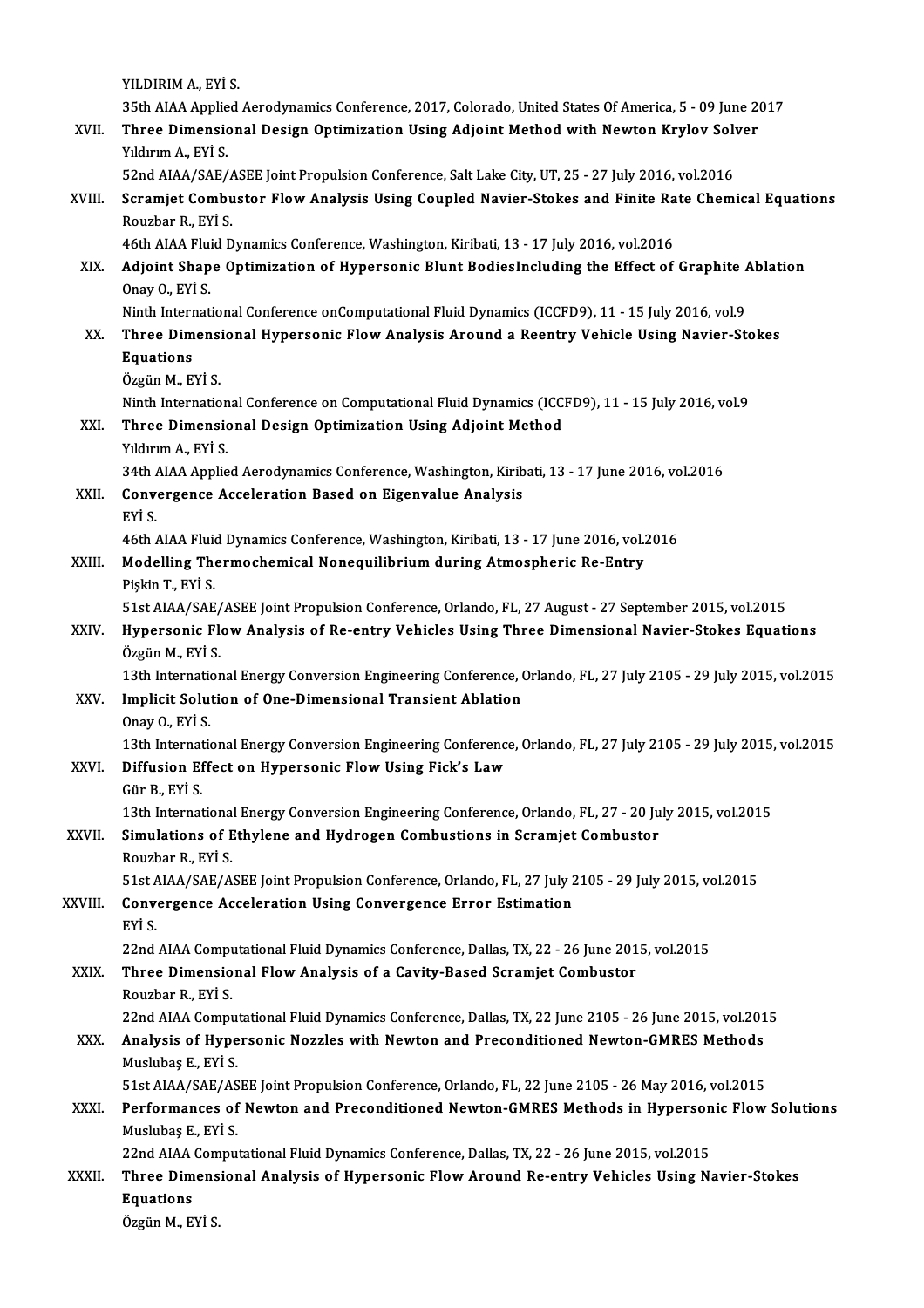|              | 7th International Conference on Recent Advances in Space Technologies, RAST 2015, 16 - 19 June 2015                                                                                                       |
|--------------|-----------------------------------------------------------------------------------------------------------------------------------------------------------------------------------------------------------|
| XXXIII.      | The Effects of Static Aeroelasticity on the Performance of Supersonic/Hypersonic Nozzles<br>Duzel U, EYİ S.                                                                                               |
|              | 44th AIAA Fluid Dynamics Conference, AIAA AVIATION Forum, Atlanta, Georgia, United States Of America, 16 - 20<br>June 2014, vol.2014                                                                      |
| XXXIV.       | Comparison of newton and newton-GMRES methods for three dimensional supersonic nozzle design<br>Yildizlar B., EYİ S.                                                                                      |
|              | 32nd AIAA Applied Aerodynamics Conference 2014, Atlanta, GA, United States Of America, 16 - 20 June 2014                                                                                                  |
| <b>XXXV</b>  | Analysis and adjoint design optimization of hypersonic blunt bodies<br>Piskin T., EYİ S.                                                                                                                  |
|              | 50th AIAA/ASME/SAE/ASEE Joint Propulsion Conference and exhibit 2014, Ohio, United States Of America, 28 - 30<br><b>July 2014</b>                                                                         |
| <b>XXXVI</b> | Analysis and design optimization of blunt bodies in hypersonic flow<br>Piskin T, EYİ S, Yumusak M.                                                                                                        |
|              | 32nd AIAA Applied Aerodynamics Conference 2014, Atlanta, GA, United States Of America, 16 - 20 June 2014                                                                                                  |
| XXXVII.      | Static aeroelastic analysis of supersonic nozzles and performance response<br>Duzel U., EYİ S.                                                                                                            |
|              | 50th AIAA/ASME/SAE/ASEE Joint Propulsion Conference and exhibit 2014, Ohio, United States Of America, 28 - 30<br><b>July 2014</b>                                                                         |
| XXXVIII.     | Analysis of hypersonic flow using three dimensional Navier-Stokes equations<br>Özgün M., EYİ S.                                                                                                           |
|              | 50th AIAA/ASME/SAE/ASEE Joint Propulsion Conference and exhibit 2014, Ohio, United States Of America, 28 - 30<br><b>July 2014</b>                                                                         |
| <b>XXXIX</b> | Analysis and design optimization of three dimensional nozzles<br>Yildizlar B., EYİ S.                                                                                                                     |
|              | 50th AIAA/ASME/SAE/ASEE Joint Propulsion Conference and exhibit 2014, Ohio, United States Of America, 28 - 30                                                                                             |
| XL.          | <b>July 2014</b><br>Aerothermodynamic design optimization in hypersonic flows<br>EYİ S.                                                                                                                   |
|              | 49th AIAA/ASME/SAE/ASEE Joint PropulsionConference, San Jose, CA, United States Of America, 14 - 17 July 2013                                                                                             |
| XLI.         | Three dimensional rocket nozzle design using adjoint method<br>EYİ S., Yumusak M.                                                                                                                         |
| XLII.        | 49th AIAA/ASME/SAE/ASEE Joint PropulsionConference, San Jose, CA, United States Of America, 14 - 17 July 2013<br>Aerodynamic design optimization of three dimensional rocket nozzles using adjoint method |
|              | EYİ S., Yumusak M.                                                                                                                                                                                        |
| XLIII.       | 21st AIAA Computational Fluid Dynamics Conference, San Diego, CA, United States Of America, 24 - 27 June 2013<br>Aerothermodynamic Shape Optimization ofHypersonic Blunt Bodies                           |
|              | Yumusak M., EYİ S.<br>21st AIAA ComputationalFluid Dynamics Conference, 24 - 27 June 2013, vol.2013                                                                                                       |
| XLIV.        | Convergence acceleration based on convergence error estimation                                                                                                                                            |
|              | EYİ S., Yumusak M.<br>21st AIAA Computational Fluid Dynamics Conference, San Diego, CA, United States Of America, 24 - 27 June 2013                                                                       |
| XLV.         | Three dimensional rocket nozzle design using adjoint method<br>EYİ S, Yumusak M.                                                                                                                          |
|              | 49th AIAA/ASME/SAE/ASEE Joint Propulsion Conference, JPC 2013, California, United States Of America, 14 - 17                                                                                              |
| XLVI.        | <b>July 2013</b><br>Aerothermodynamic design optimization in hypersonic flows                                                                                                                             |
|              | EYİ S<br>49th AIAA/ASME/SAE/ASEE Joint Propulsion Conference, JPC 2013, California, United States Of America, 14 - 17                                                                                     |
|              | <b>July 2013</b>                                                                                                                                                                                          |
| XLVII.       | Design optimization in hypersonic flows                                                                                                                                                                   |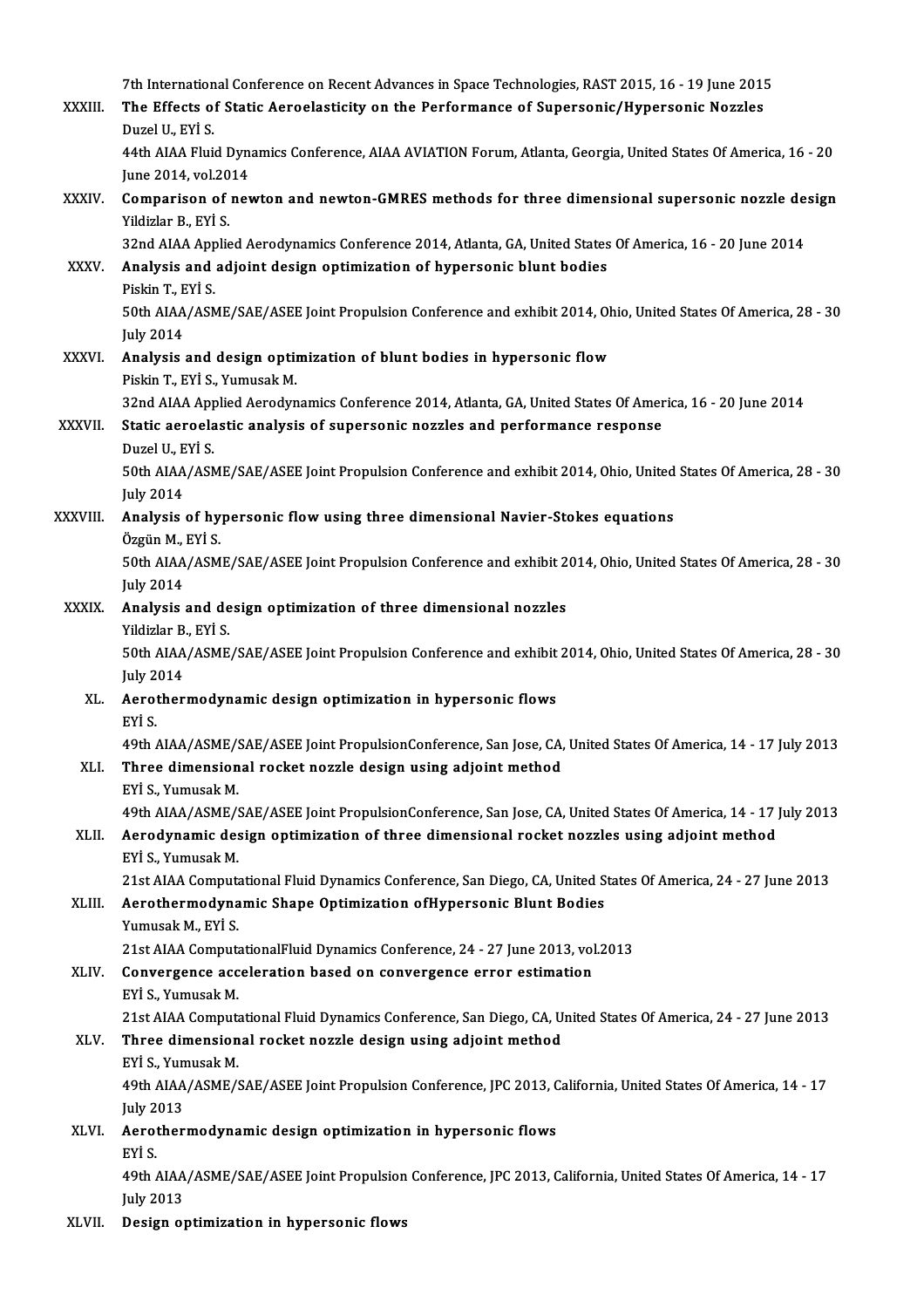EYİ S.,YumuşakM.

EYİ S., Yumuşak M.<br>18th AIAA/3AF International Space Planes and Hypersonic Systems and Technologies Conference 2012, Tours,<br>France 24, .28 Sentember 2012 EYİ S., Yumuşak M.<br>18th AIAA/3AF International Spa<br>France, 24 - 28 September 2012<br>Convergence, Erner, Estimatio 18th AIAA/3AF International Space Planes and Hypersonic Systems and Technologies Conference 2012, 7<br>France, 24 - 28 September 2012<br>XLVIII. Convergence Error Estimation and Convergence Acceleration in Iteratively Solved Pro

Franc<br>Conv<br>EYİ S.<br><sup>7th In</sup>

EYİ S.<br>7th International Conference on CFD (ICCFD7), Big Island, Hawaii, United States Of America, 9 - 13 July 2012, vol.7

# EYİ S.<br>7th International Conference on CFD (ICCFD7), Big Isla<br>XLIX. Design optimization in chemically reacting flows<br>Vumusak M, EVİ S. 7th International C<br>Design optimizat<br>Yumuşak M., EYİ S.<br>20th AJAA Comput

Design optimization in chemically reacting flows<br>Yumuşak M., EYİ S.<br>20th AIAA Computational Fluid Dynamics Conference 2011, Honolulu, HI, United States Of America, 27 - 30 June<br>2011 Yumu:<br>20th /<br>2011<br>Three 20th AIAA Computational Fluid Dynamics Conference 2011, Honolulu, HI, United States Of A<br>2011<br>L. Three dimensional design optimization using analytical and numerical jacobians<br>by is Exected A Desirmansi M Yumusal: M

2011<br>Three dimensional design optimization<br>EYİ S., Ezertas A., Degirmenci M., Yumusak M.<br>20th AIAA Computational Eluid Dynamics Cot Three dimensional design optimization using analytical and numerical jacobians<br>EYİ S., Ezertas A., Degirmenci M., Yumusak M.<br>20th AIAA Computational Fluid Dynamics Conference 2011, Honolulu, HI, United States Of America, 2 EYİ S.,<br>20th /<br>2011<br>Einite

# 20th AIAA Computational Fluid Dynamics Conference 2011, Honolulu, HI, United<br>2011<br>LI. Finite-Difference Sensitivity Calculation in Iteratively Solved Problems<br>Evis 2011<br>Finite<br>EYİ S.

Finite-Difference Sensitivity Calculation in Iteratively Solved Problems<br>EYİ S.<br>20th AIAA Computational Fluid Dynamics Conference 2011, Honolulu, HI, United States Of America, 27 - 30 June<br>2011 EYİ S.<br>20th /<br>2011 20th AIAA Computational Fluid Dynamics Conference 2011, Ho<br>2011<br>LII. Design Optimization in Non-equilibrium Reacting Flows<br>EVI S. Frantas A. Vumusak M

# 2011<br>Design Optimization in No:<br>EYİ S., Ezertas A., Yumusak M.<br>Eth International Conference

EYİ S., Ezertas A., Yumusak M.

6th International Conference on Computational Fluid Dynamics (ICCFD), St Petersburg, Russia, 12 - 16 July 2010,<br>pp.247-248 6th International Conference on Computational Fluid Dynamics (ICCFD), St Petersburg, Russia, 12 - 16 July 2010,<br>pp.247-248<br>LIII. Performance Evaluation of the Numerical Flux Jacobians in Flow Solution and Aerodynamic Desig

# pp.247-248<br>Performance<br>Optimization<br>Frortes A. EVI Performance E<br>Optimization<br>Ezertas A., EYİ S.<br><sup>6th International</sub></sup>

**Optimization**<br>Ezertas A., EYİ S.<br>6th International Conference on Computational Fluid Dynamics (ICCFD), St Petersburg, Russia, 12 - 16 July 2010,<br>pp 241 246 Ezertas A., E<br>6th Internati<br>pp.241-246<br>Borforman

#### LIV. Performances of Numerical and Analytical Jacobians in Flowand Sensitivity Analysis EzertaşA.A. ,EYİ S. Performances of Numerical and Analytical Jacobians in Flow and Sensitivity Analysis<br>Ezertaş A. A. , EYİ S.<br>19th AIAA Computational Fluid Dynamics, San-Antonio, Northern Mariana Islands, 22 - 25 June 2009, vol.2009<br>Effects

### LV. Effects of the Jacobian evaluation on Newton's solution of the Euler equations<br>Onur 0. EYI S. 19th AIAA Con<br>Effects of the<br>Onur O., EYİ S.<br>17th AIAA Con Effects of the Jacobian evaluation on Newton's solution of the Euler equations<br>Onur O., EYİ S.<br>17th AIAA Computational Fluid Dynamics Conference, Toronto, Canada, 6 - 09 June 2005<br>Invense design of sempresser enseades on p

### LVI. Inverse design of compressor cascades on parallel computers Özhamam M., EYİ S. 17th AIAA Computa<br>Inverse design of<br>Özhamam M., EYİ S.<br>40th AIAA Asrosnes

40th AIAA Aerospace Sciences Meeting and Exhibit 2002, Reno, NV, United States Of America, 14 - 17 January 2002

### LVII. Inverse design of compressor cascades

Kaplan B., EYİ S.

Inverse design of compressor cascades<br>Kaplan B., EYİ S.<br>39th Aerospace Sciences Meeting and Exhibit 2001, Reno, NV, United States Of America, 8 - 11 January 2001<br>Aerodynamis sensitivity analysis in inverse design

# Kaplan B., EYİ S.<br>39th Aerospace Sciences Meeting and Exhibit 2001, Reno,<br>LVIII. Aerodynamic sensitivity analysis in inverse design<br>E EVİ S 39th Aerospace Sci<br>Aerodynamic sen<br>Kocabiçak E., EYİ S.<br><sup>9th Sumnosium on</sup>

Aerodynamic sensitivity analysis in inverse design<br>Kocabiçak E., EYİ S.<br>8th Symposium on Multidisciplinary Analysis and Optimization 2000, Long Beach, CA, United States Of America, 6<br>08 Sontamber 2000 Kocabiçak E., EYİ S.<br>8th Symposium on M<br>08 September 2000<br>Effects of sonsitivi 8th Symposium on Multidisciplinary Analysis and Optimization 2000, Lo<br>08 September 2000<br>LIX. Effects of sensitivity analysis on turbomachinery blade design<br>Keephical: E. Evi s

# 08 September 2000<br>Effects of sensitivity analysis on turbomachinery blade design<br>Kocabicak E., EYİ S.

Effects of sensitivity analysis on turbomachinery blade design<br>Kocabiçak E., EYİ S.<br>35th Intersociety Energy Conversion Engineering Conference and Exhibit 2000, Las Vegas, NV, United States Of Kocabiçak E., EYİ S.<br>35th Intersociety Energy Co.<br>America, 24 - 28 July 2000<br>Turbomashinaru blada s 35th Intersociety Energy Conversion Engineering Con<br>America, 24 - 28 July 2000<br>LX. Turbomachinery blade design via optimization<br>EVI S. Lee V.

# America, 24<br>**Turbomach<br>EYİ S., Lee K.**<br>29th Aereans

38thAerospace SciencesMeeting andExhibit2000,Reno,NV,United StatesOfAmerica,10 -13 January2000

#### LXI. Effects of sensitivity analysis on airfoil design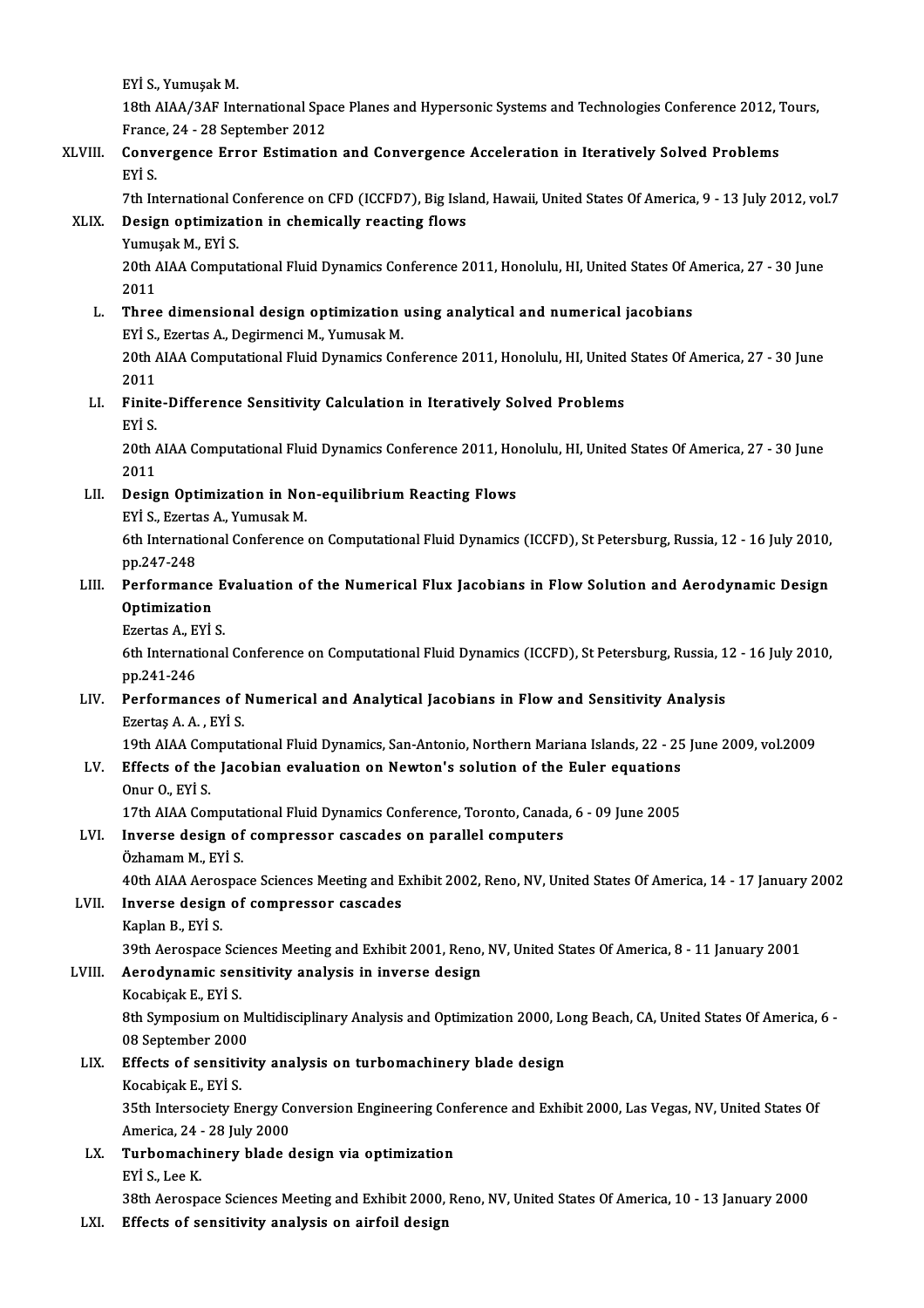|              | EYİ S, Lee K                                                                                                     |
|--------------|------------------------------------------------------------------------------------------------------------------|
|              | 36th AIAA Aerospace Sciences Meeting and Exhibit, 1998, Nevada, United States Of America, 12 - 15 January 1998   |
| LXII.        | Transonic turbomachinery blade design using optimization                                                         |
|              | EYİ S, Lee K                                                                                                     |
|              | 35th Aerospace Sciences Meeting and Exhibit, 1997, Nevada, United States Of America, 6 - 09 January 1997         |
| LXIII.       | Efficiency improvement in sensitivity evaluation in aerodynamic shape optimization                               |
|              | Eyi S, Lee K                                                                                                     |
|              | 14th Applied Aerodynamics Conference, 1996, Louisiana, United States Of America, 17 - 20 June 1996, pp.1022-     |
|              | 1031                                                                                                             |
| LXIV.        | Multi-element high-lift design using the Navier-Stokes equations                                                 |
|              | Eyi S., Chand K., Lee K., Rogers S., Kwak D.                                                                     |
|              | Fluid Dynamics Conference, 1996, Louisiana, United States Of America, 17 - 20 June 1996, pp.1-11                 |
| LXV.         | Effects of sensitivity analysis on aerodynamic design optimization                                               |
|              | Eyi S, Lee K                                                                                                     |
|              | Proceedings of the 1995 ASME International Mechanical Congress and Exposition, San-Francisco, Costa Rica, 12 -   |
|              | 17 November 1995, vol.232, pp.1-8                                                                                |
| <b>LXVI.</b> | High-lift design optimization using the Navier-Stokes equations                                                  |
|              | EYİ S., Lee K. D., Rogers S. E.                                                                                  |
|              | 33rd Aerospace Sciences Meeting and Exhibit, Reno, NV, U.S.A., 9 - 12 January 1995, vol.1995                     |
| LXVII.       | Design efficiency evaluation for transonic airfoil optimization: A case for Navier-Stokes design                 |
|              | Hager J., Eyi S., Lee K.                                                                                         |
|              | AIAA 23rd Fluid Dynamics, Plasmadynamics, and Lasers Conference, 1993, Florida, United States Of America, 6 - 09 |
|              | <b>July 1993</b>                                                                                                 |
| LXVIII.      | Inverse airfoil design using the Navier-stokes equations                                                         |
|              | Eyi S., Lee K.                                                                                                   |
|              | AIAA/AHS/ASEE Aerospace Design Conference, 1993, California, United States Of America, 16 - 19 February 1993     |
| LXIX.        | A multi-point optimization for transonic airfoil design                                                          |
|              | Hager J., Eyi S., Lee K.                                                                                         |
|              | 4th Symposium on Multidisciplinary Analysis and Optimization, 1992, Ohio, United States Of America, 21 - 23      |
|              | September 1992, pp 13-20                                                                                         |
| LXX.         | Transonic airfoil design by constrained optimization                                                             |
|              | Lee K, Eyi S                                                                                                     |
|              | 9th Applied Aerodynamics Conference, 1991, Maryland, United States Of America, 23 - 25 September 1991            |
|              |                                                                                                                  |

#### Supported Projects

Supported Projects<br>EYİ S., Project Supported by Higher Education Institutions, Çok Bloklu (multi-Block) Yapısal (structured) Ağ (grid)<br>Sisteminde Adioint Yöntemini Kullanarak Tesarım Ontimizesyanu, 2011, 2011 Supporteur 119<sub>J</sub>oole<br>EYİ S., Project Supported by Higher Education Institutions, Çok Bloklu (multi-Blo<br>Sisteminde Adjoint Yöntemini Kullanarak Tasarım Optimizasyonu., 2011 - 2011 Sisteminde Adjoint Yöntemini Kullanarak Tasarım Optimizasyonu., 2011 - 2011<br>Mobility Activity

Research Scholarship Program, Post Doc, University of Michigan, United States Of America, 2017 - 2018 Research Scholarship Program, Post Doc, University of Michigan, United States Of America, 2017 - 2018

#### **Citations**

Total Citations (WOS):103 h-index (WOS):6